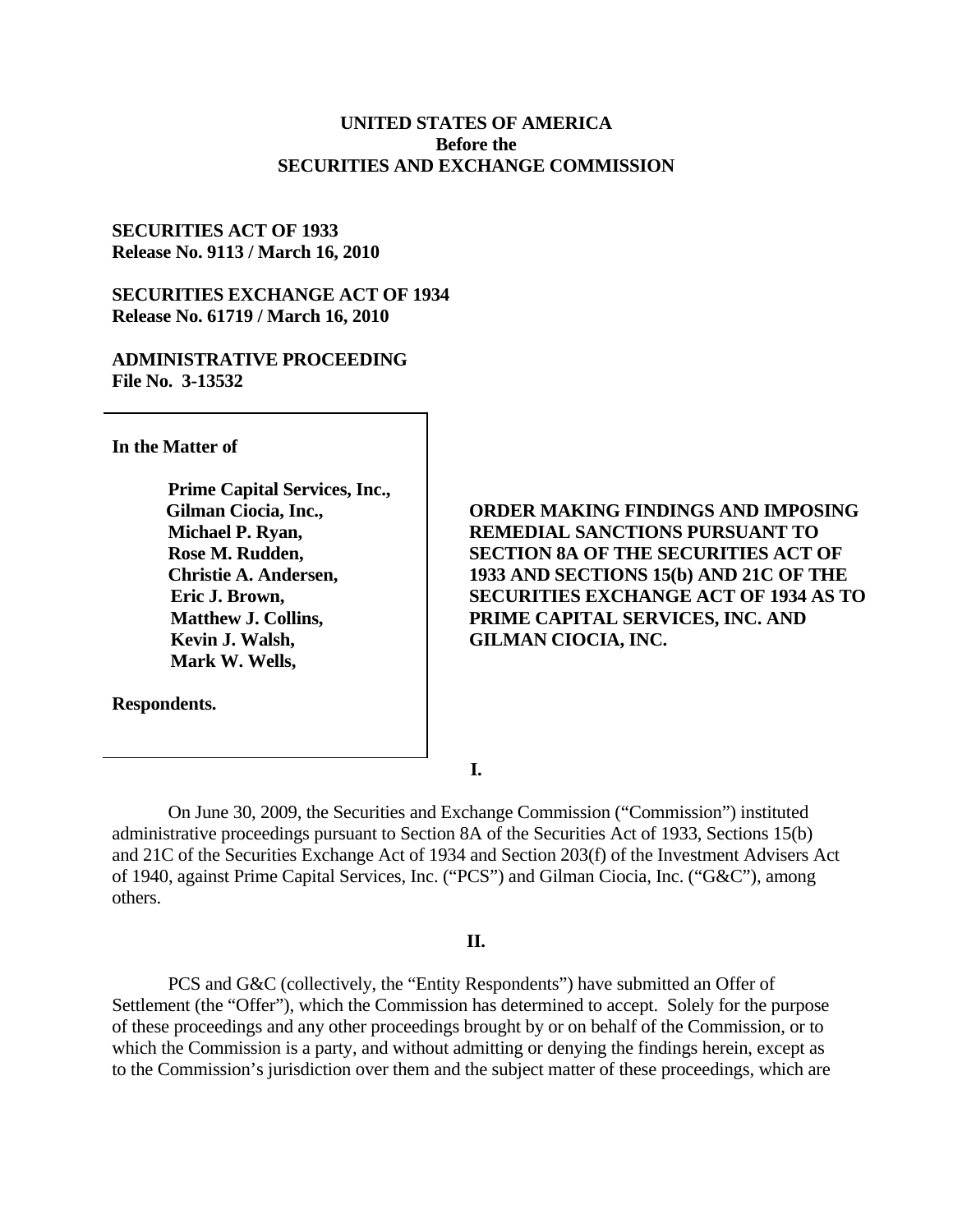admitted, the Entity Respondents consent to the entry of this Order Making Findings and Imposing Remedial Sanctions Pursuant to Section 8A of the Securities Act of 1933 and Sections 15(b) and 21C of the Securities Exchange Act of 1934 as to Prime Capital Services, Inc. and Gilman Ciocia, Inc. ("Order") as set forth below.

# **III.**

On the basis of this Order and Entity Respondents' Offer, the Commission finds<sup>1</sup> that:

## **Respondents**

1. Gilman Ciocia, Inc. ("G&C"), is an income tax preparation business headquartered in Poughkeepsie, New York. It also offers financial services in New York, New Jersey, Pennsylvania and Florida through its wholly-owned subsidiaries, Prime Capital Services, Inc. ("PCS"), a broker-dealer registered with the Commission, and Asset & Financial Planning, Ltd. ("AFP"), an investment adviser registered with the Commission. In fiscal year 2007, approximately ninety percent of G&C's revenue was derived from commissions and fees from financial services, including commissions from sales of variable annuities; the remaining approximately ten percent of revenue was derived from tax preparation and accounting services. G&C was registered with the Commission as an investment adviser from 2000 through 2006. G&C's common stock is quoted on the OTC Bulletin Board under the symbol "GTAX."

2. Prime Capital Services, Inc. ("PCS") is a wholly-owned subsidiary of G&C that provides securities brokerage services. It is registered with the Commission as a broker-dealer and is a member of the Financial Industry Regulatory Authority. A significant percentage of the revenue generated by PCS from 1999 through February 2007 came from sales of variable annuities. PCS operates under a management agreement with G&C under which PCS remits revenues to G&C, and G&C pays various expenses for PCS including personnel compensation, training, and marketing costs associated with free-lunch seminars that are provided by PCS's registered representatives and are used to recruit new customers. Prior to November 2003, marketing for the seminars was provided by G&C's in-house telemarketing department; since November 2003, G&C has paid for marketing and PCS has reimbursed G&C pursuant to the management agreement. PCS and G&C consolidate their financial statements and are under common control.

### **Background**

3. From approximately November 1999 through February 2007 (the "relevant period"), four representatives associated with Respondent PCS who were employed by Respondent G&C (the "registered representatives") offered and sold variable annuities to senior citizen customers in Delray Beach, Boynton Beach, Melbourne and Boca Raton. Most of the registered representatives' customers had attended G&C's free-lunch seminars in south Florida communities, during which the four representatives touted PCS's financial services in general and, during most

 $\overline{a}$ 

<sup>&</sup>lt;sup>1</sup> The findings herein are made pursuant to the Entity Respondents' Offer of Settlement and are not binding on any other person or entity in this or any other proceeding.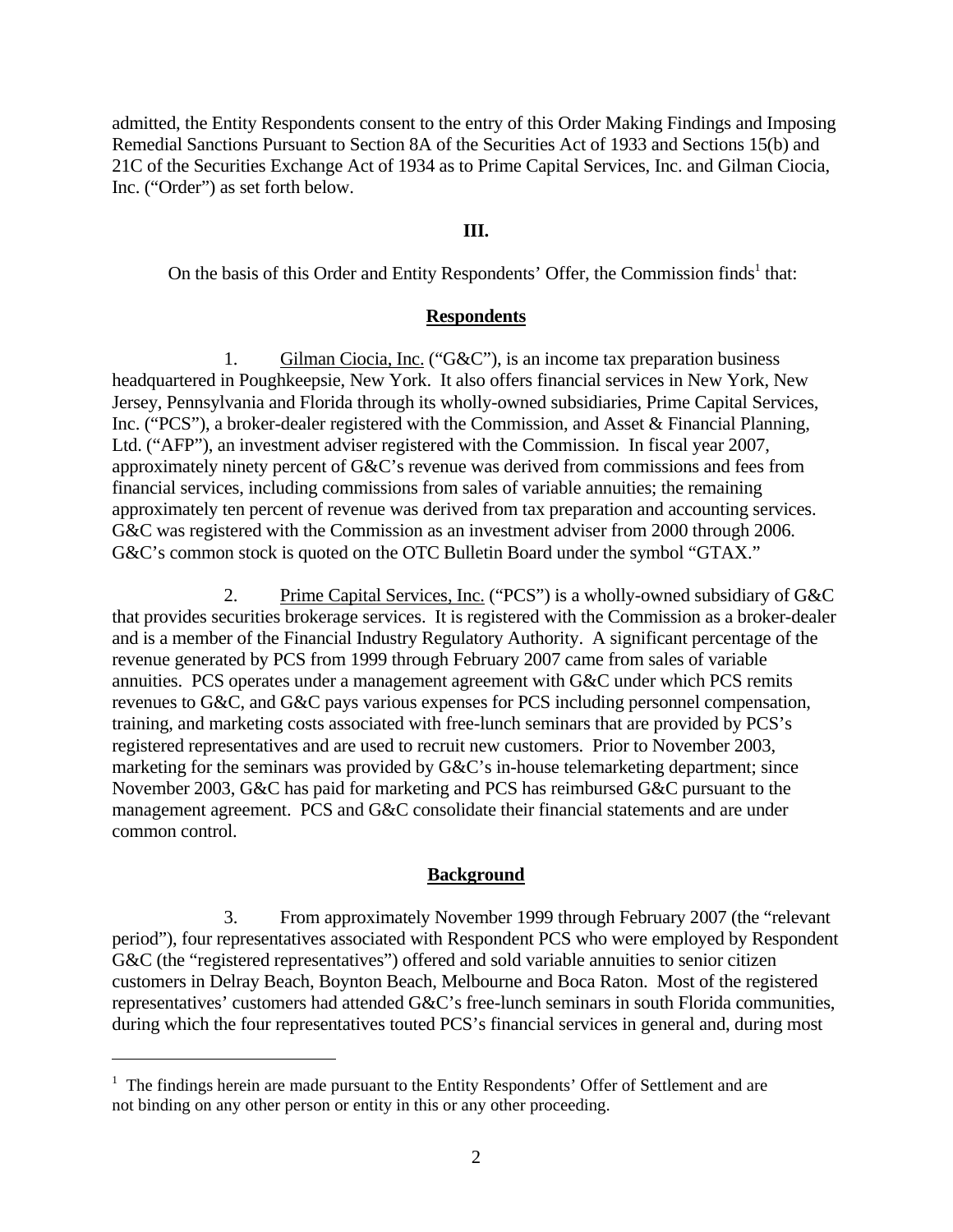of the relevant period, variable annuities in particular. The seminar script, which the representatives used during their presentations, had been provided to them by PCS.

4. Variable annuities are long-term investments with an insurance component. The insurance component provides a death benefit for the owner's beneficiaries, guaranteeing that they will receive at least the amount of principal the owner invested (excluding any withdrawals or outstanding loans), regardless of the variable annuity's investment value at the time of the insured person's death. Earnings accumulate on a tax deferred basis and are taxed as ordinary income upon withdrawal. Each variable annuity contract includes subaccounts to which a contract owner may allocate premiums. The subaccounts invest in underlying funds which have investment objectives similar to retail mutual funds, such as growth, income or maintaining a stable \$1 NAV. Variable annuity issuers charge fees that include annual mortality, expense and administrative fees, and advisers of the underlying funds charge fees for the management of the funds. The variable annuities the registered representatives sold were also structured so that a sales charge was not incurred upon purchase but was instead charged if, during the first six to eight years, the owner surrendered the contract for cash, withdrew funds above a certain amount from the account, or exchanged the variable annuity for another annuity. Those charges, called surrender charges, were highest during the initial years of the variable annuity, typically starting at approximately six to eight percent of the amount the customer invested. The charges decreased over the surrender period. The owner of a variable annuity contract can reallocate his or her investment among the available subaccounts offered through the variable annuity without incurring surrender charges.

5. During some or all of the relevant period, the registered representatives induced customers into purchasing variable annuities by means of material misrepresentations and omissions. For example: the registered representatives sometimes told customers that the principal invested in the variable annuity was guaranteed not to lose money, without disclosing that the guarantee was triggered by the death of an annuitant, and without disclosing that until the annuitant's death the value could fluctuate and decline; they sometimes promised customers that the customers would receive a guaranteed return on their investment without disclosing that such return would be paid only over the course of the annuitization period if, in the future, the customers elected to annuitize; they sometimes told customers they would have access to their invested money whenever they needed it, omitting to tell them about charges for early withdrawals above a certain amount; they often failed to disclose to customers the ownership costs of variable annuities, which in some cases were more than three percent annually of the invested amount. Certain written disclosures provided to customers, and other records in customers' files, were incomplete and/or inaccurate, and in some cases were altered after the customer signed to make it appear that disclosures had been provided and that the sales were suitable when, in fact, they were not.

6. Many of the variable annuities sold by the registered representatives were unsuitable investments based on the customers' ages, incomes, liquid assets and investment objectives. For example, because of their advanced age, some customers who wanted full access to their money were unlikely to outlive the period during which they would pay surrender fees on their variable annuities, and other customers were induced to invest more than seventy-five percent of their liquid assets in variable annuities with limitations and/or fees on withdrawals. In addition, variable annuities limited access to the invested principal in a way that was expressly contrary to some customers' objectives for their money.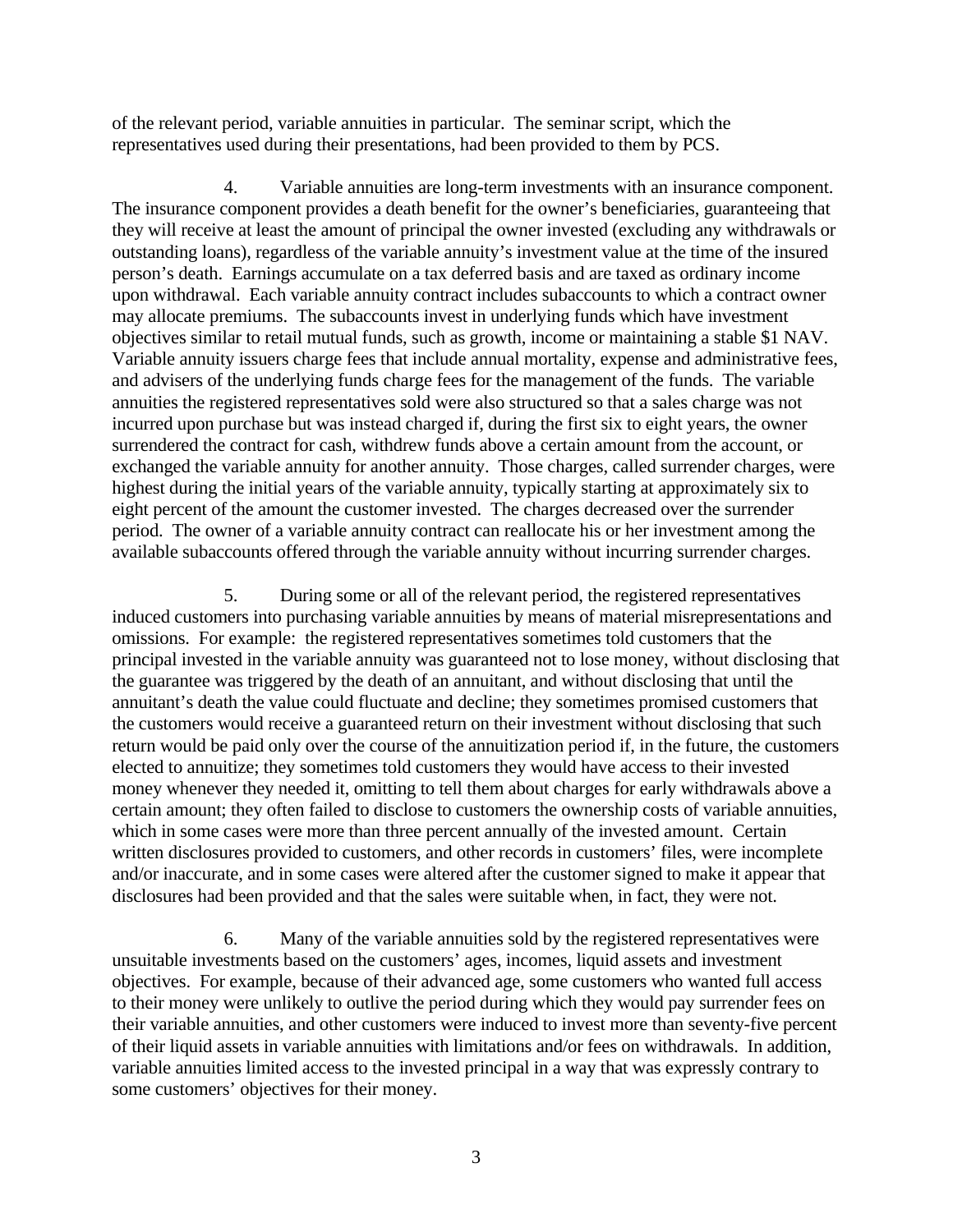7. During times when Florida authorities had revoked or restricted the license of Eric J. Brown ("Brown"), one of the registered representatives in Respondent PCS's Delray Beach office, another of the registered representatives, Matthew J. Collins, ("Collins") signed as the associated person on the account for variable annuities Representative Brown solicited. Thus, on paperwork for the customer and the variable annuity issuing company, Representative Collins misrepresented who sold the variable annuity.

8. Compared to other investment products, which generally paid less than three percent in sales commissions, the variable annuities sold by the registered representatives generally paid approximately a six percent gross sales commission to Respondent PCS. As compensation, PCS typically paid out approximately half of the sales commission to three of the registered representatives, and as much as seventy percent of the sales commission to the fourth registered representative. During the relevant period, PCS and three of the registered representatives each earned millions of dollars in sales commissions from variable annuity transactions, and the fourth registered representative earned hundreds of thousands of dollars.

9. During the relevant period, based on the recommendations of the registered representatives, at least twenty-three customers were induced to buy at least thirty-five variable annuities, investing an aggregate of nearly \$5 million.

10. Most of twenty-three customers who bought variable annuities from the registered representatives met these representatives at free-lunch seminars that Respondent G&C marketed and arranged. At the free-lunch seminars, the registered representatives discussed tax and financial planning, including during most of the relevant period, variable annuities. After the seminars, the customers were invited to schedule private appointments with the registered representatives. The variable annuities were sold in one-on-one sales meetings at Respondent PCS's offices in Delray Beach, Boynton Beach, Melbourne and/or Boca Raton, Florida.

 11. Respondent G&C's free-lunch seminars were instrumental in providing a steady stream of variable annuity customers to the registered representatives. G&C arranged and marketed the seminars, including identifying prospective customers, sending them invitations, otherwise advertising the seminars, preparing presentation materials, and training PCS representatives to make seminar presentations. Many members of the public who attended seminars ultimately purchased variable annuities through PCS's registered representatives, and those representatives recruited almost all their customers at G&C's free-lunch seminars.

12. From at least 1999 through 2007, the president of Respondent PCS and/or PCS's chief compliance officer had supervisory authority over the registered representatives because they had the ability to control the representatives' conduct by, among other things, terminating their employment, withholding their compensation, levying fines, requiring heightened supervision if they determined there was a need of closer oversight, or any combination of those and other measures. The president of PCS, Michael P. Ryan, held his position from at least 1999 through 2007, and the chief compliance officer, Rose M. Rudden, was the highest ranking compliance officer from at least 2004 through 2007. The chief compliance officer also participated in branch examinations and reviews of variable annuity transactions.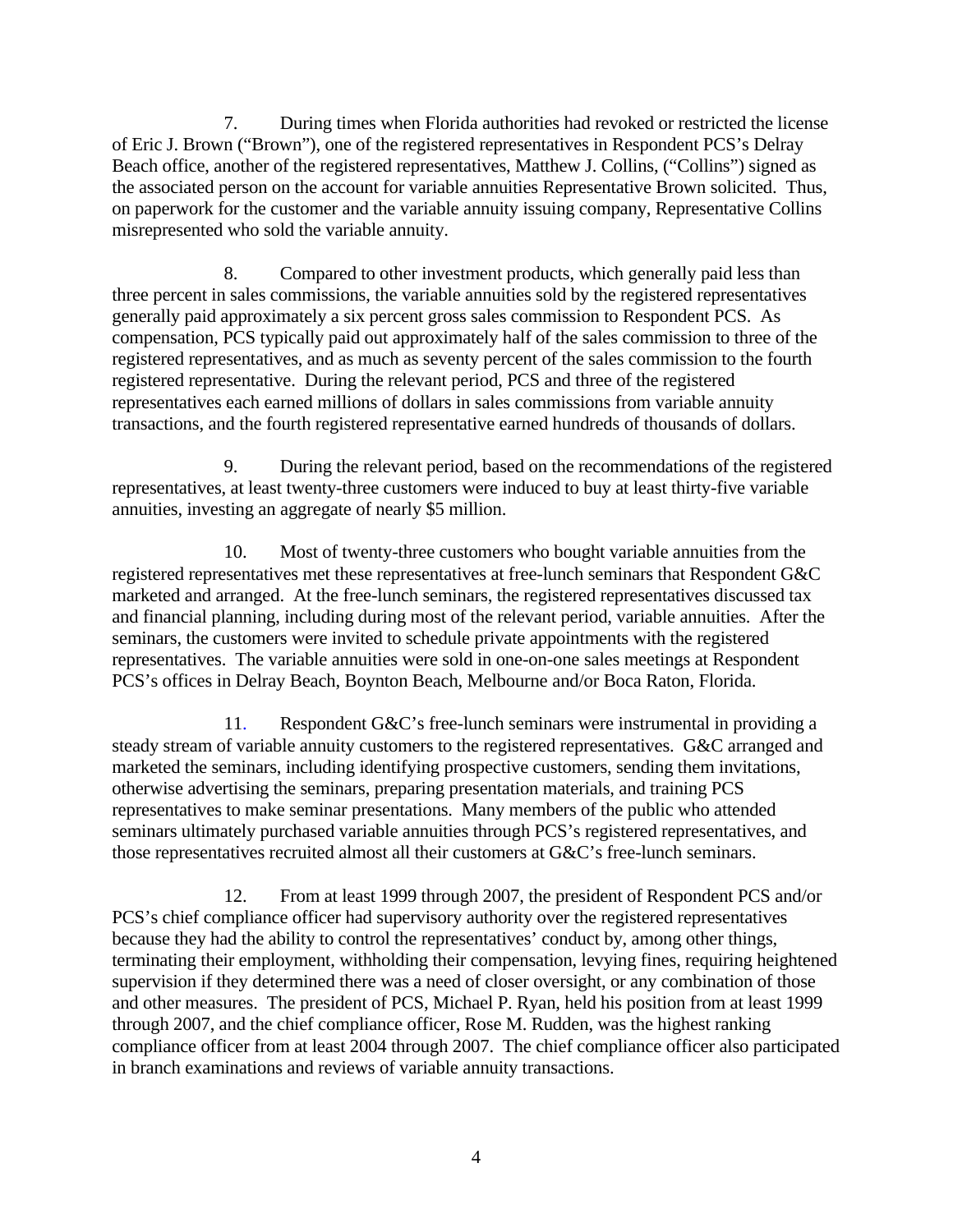13. Respondent PCS had written supervisory procedures, including procedures specifically pertaining to the sale and supervisory review of variable annuity transactions. PCS's president was responsible for implementing PCS's written supervisory procedures. However, neither the president nor PCS put systems in place to implement many of the written supervisory procedures. Therefore, PCS's and its president's supervision of the registered representatives could not reasonably be expected to detect or prevent their violations of the federal securities statutes, rules and regulations.

14. At times during the relevant period, a supervisor in Respondent PCS's Boca Raton office was the direct supervisor for one of the registered representatives, Mark W. Wells, ("Wells"), and in Delray Beach, Representative Collins was the direct supervisor for Representative Brown. The direct supervisors were responsible for reviewing variable annuity transactions for suitability and approving them if they were suitable or rejecting them if they were not. The Boca Raton supervisor approved certain variable annuity transactions of Representative Wells and failed to review others. In Delray Beach, Representative Collins failed to review Representative Brown's variable annuity transactions.

15. During all or part of the relevant period, Respondent PCS's president, chief compliance officer, and/or supervisors in Boca Raton and Delray Beach failed to respond reasonably to red flags of wrongdoing in the variable annuity sales practices of the registered representatives, and thereby failed to detect or prevent their violations of the federal securities statutes, rules and regulations.

# Variable Annuity Sales at PCS's Delray Beach and Boynton Beach Branch Offices

 16. Representative Brown's misrepresentations to variable annuity customers included misleading statements and material omissions about access to invested money, guaranteed minimum returns and/or guarantees against losses. Some of Representative Brown's customer files included inaccurate information about customers' net worth, liquid assets and/or income.

17. Representative Brown made material misrepresentations and omissions, and/or sold unsuitable variable annuities to senior citizen customers, including in the following instances:

a. In 2000 and 2001, Representative Brown induced an elderly couple into buying at least ten variable annuities, including several that were purchased by partially surrendering the variable annuity contracts Representative Brown sold them a year earlier. The purchases and redemptions generated more than \$50,000 in sales commissions for Respondent PCS, of which more than \$20,000 was paid out to Representative Brown. As a result of the transactions, more than three-quarters of the couple's liquid assets was invested in illiquid variable annuities. No supervisor reviewed or approved the transactions.

b. In 1999 and 2000, Representative Brown induced a 76-year-old widow to rearrange her diversified portfolio of stocks and bonds so that eighty percent of her assets was invested in variable annuities with surrender periods during which time access to her money would be limited. The concentration in variable annuities was unsuitable and contrary to the customer's investment objectives. The sales generated approximately \$16,000 in commissions for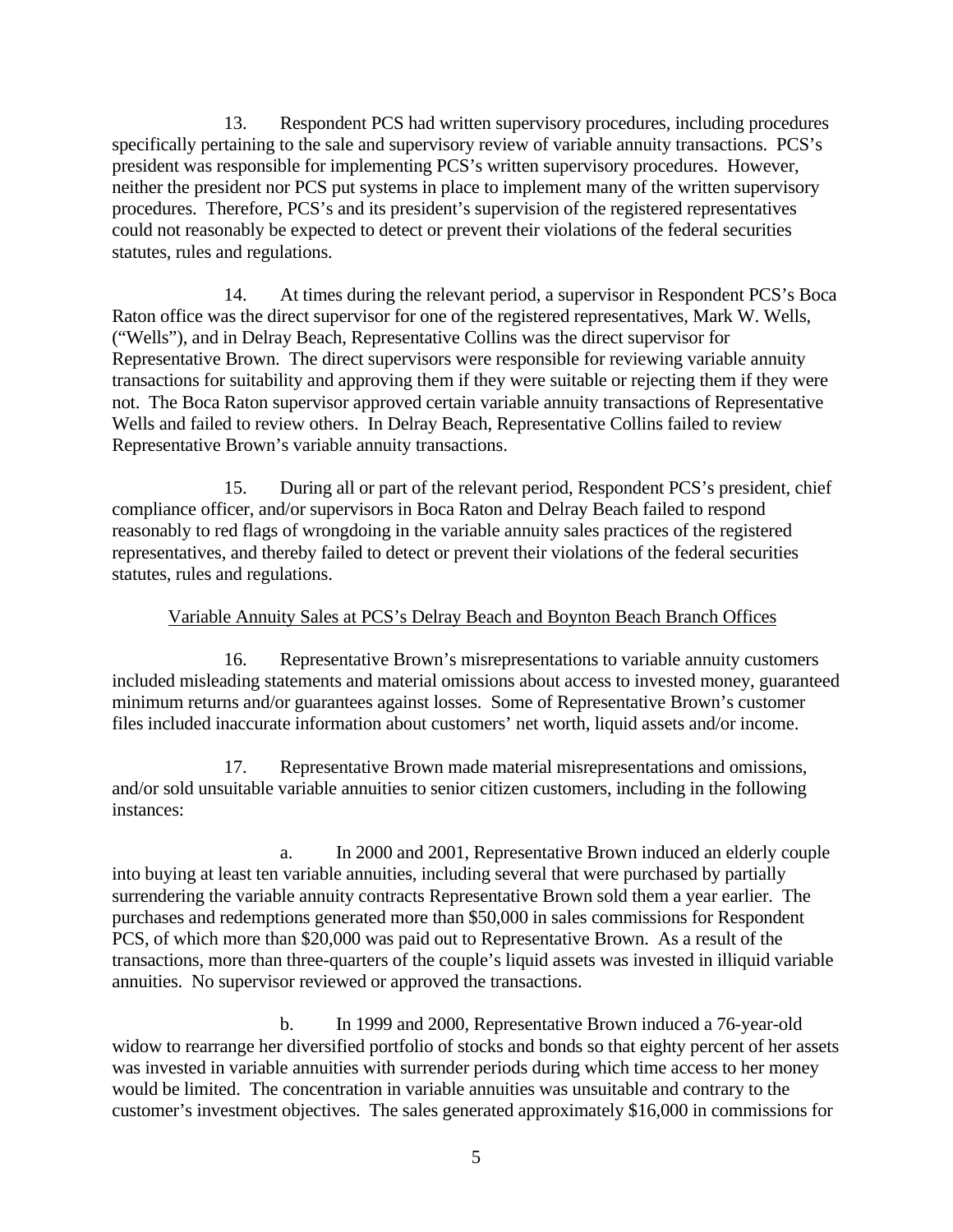Representative Brown and approximately the same amount in net commissions to Respondent PCS. Among the transactions Representative Brown orchestrated was the purchase of a variable annuity and its subsequent liquidation for reinvestment in another variable annuity at a cost of \$20,000 in surrender charges for the early withdrawal. No supervisor reviewed or approved the transactions.

c. In 2000, Representative Brown induced a 68-year-old widow to use money from a maturing bank certificate of deposit to buy a variable annuity in her retirement account. Documents surrounding the variable annuity investment included a forged customer signature with the customer's name misspelled. Respondent PCS's president and chief compliance officer later confirmed with a handwriting expert that the customer's signature was not genuine. Representative Brown earned approximately \$3,000 in sales commissions and Respondent PCS earned slightly more. No supervisor reviewed or approved the transaction.

d. In 2001, Representative Brown induced a 79-year-old customer to partially redeem a variable annuity to fund a new variable annuity purchase. The exchange caused the customer to lose approximately \$20,000 worth of the death benefit in the original variable annuity. When the customer noticed it, he was within the time period to reverse the transaction at no cost and instructed Representative Brown to do so. Representative Brown delayed. The customer died. The customer's widow lost approximately \$20,000 in death benefit due to Representative Brown's misconduct. No supervisor reviewed or approved the exchange that caused the customer to lose approximately \$20,000 worth of death benefits.

18. Representative Collins, who was Representative Brown's supervisor from 2002 to 2005, failed to review or approve variable annuity business Representative Brown wrote. Respondent PCS's ranking compliance officer was advised of this in an October 2003 branch exam that noted Representative Collins's failure to supervise Representative Brown.

19. In December 2003, the State of Florida Department of Financial Services revoked Representative Brown's license to sell insurance. In April 2004, Representative Brown consented to reinstatement of his insurance license with a restriction that prohibited him from marketing variable annuities to new customers over the age of 65. During the period when his license was revoked or restricted, Representative Brown continued to solicit variable annuity business including to customers over the age of 65. Representative Collins, who was Representative Brown's supervisor at those times, knew of the revocation and subsequent restriction and took no action to curtail Representative Brown's activities. In fact, for new variable annuity customers over the age of 65 whom Representative Brown solicited in violation of his licensing restriction, Representative Collins signed the paperwork and misrepresented himself as the associated person on the account. In addition, Respondent PCS's president and chief compliance officer knew of Representative Brown's solicitations during the period when his license was revoked and/or restricted but did not take action to stop his marketing activities. It was not until February 2005 that they placed him on "heightened supervision," requiring that Representative Brown's variable annuity sales be reviewed before being submitted to the variable annuity issuing companies.

20. Monthly reports in 2004 and annual branch exams from the Delray Beach and Boynton Beach offices from 2003 through 2006, which Respondent PCS's chief compliance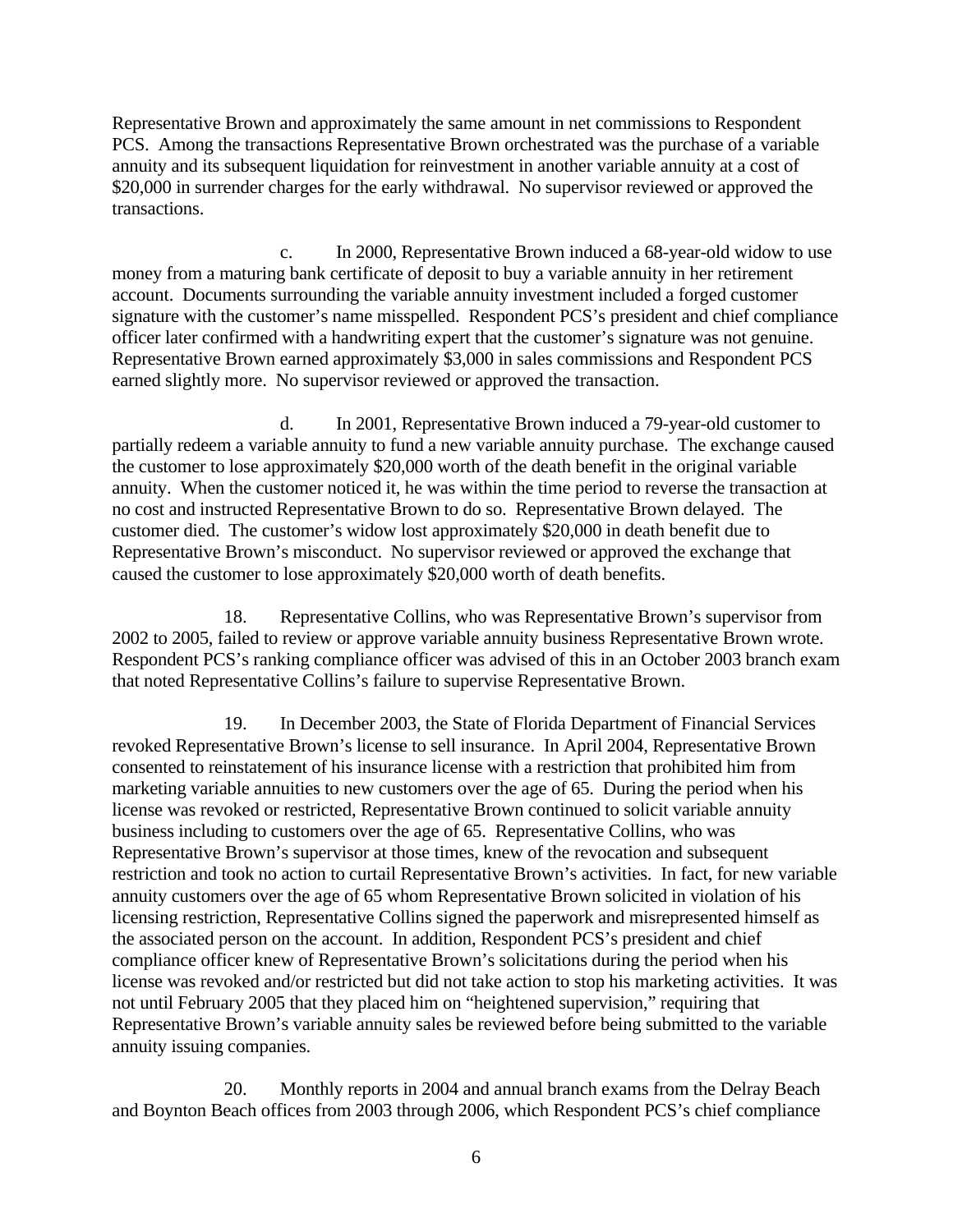officer reviewed, included descriptions of disclosure and documentation deficiencies and details of Representative Brown's unsuitable variable annuity sales to senior citizen investors. For example, branch exams revealed that for Representative Brown's variable annuity transactions, disclosure forms were missing or missing key information, that elderly customers had invested high percentages of their liquid assets in illiquid variable annuities, and that no supervisor had reviewed certain transactions. The monthly reports Representative Collins submitted to the compliance department in 2004, and an evaluation of Representative Brown's free-lunch seminar that the chief compliance officer reviewed, also indicated that during times when Representative Brown's insurance license was revoked or restricted, he continued to market variable annuities at Respondent G&C's free-lunch seminars without regard to specific, state-imposed limitations on his marketing activities.

21. Representatives Brown and Collins made material misrepresentations and omissions, and/or sold unsuitable variable annuities to senior citizen customers, including in the following instances:

a. In 2005, Representative Brown recommended to a disabled customer's father that he invest all of his son's liquid assets in a variable annuity with an eight-year surrender period. The disabled customer had an annual income of approximately \$13,000 and was neither consulted on the investment nor signed any of the forms authorizing it. Representative Brown knew the customer's father had signed his son's name on the forms. Representative Collins purported to guarantee the customer's signature, although neither he nor Representative Brown had ever met the customer, or had seen any documentation verifying the customer's signature. A supervisor approved the transaction.

b. In 2004 and 2005, Representative Brown induced an octogenarian couple to exchange six variable annuities that they owned for six others that he recommended, costing them more than \$61,000 in surrender fees. At the time, Representative Brown was prohibited by state orders from marketing variable annuities to new customers over the age of 65, and Representative Collins signed as the associated person on the account for the transactions. A supervisor approved the transactions after discussing them with Respondent PCS's chief compliance officer.

c. In 2004, Representative Brown induced a septuagenarian couple to buy two variable annuities at a time when Representative Brown's insurance license was revoked. Representative Brown's name and representative information is crossed out on the paperwork for the transactions, and Representative Collins, who was Representative Brown's supervisor at the time, signed as the associated person on the account. Representative Brown initially was credited with the sales commission of more than \$5,000. No other supervisor reviewed or approved the transactions.

d. In 2004, Representative Brown induced a 72-year-old customer to buy a variable annuity at a time when Representative Brown was prohibited from marketing variable annuities to new customers over the age of 65. Representative Collins's name, information and signature appear on the paperwork for the customer's transaction as the associated person on the account in places where Representative Brown's information is crossed out, and Representative Collins earned a sales commission of more than \$1,000. Representative Collins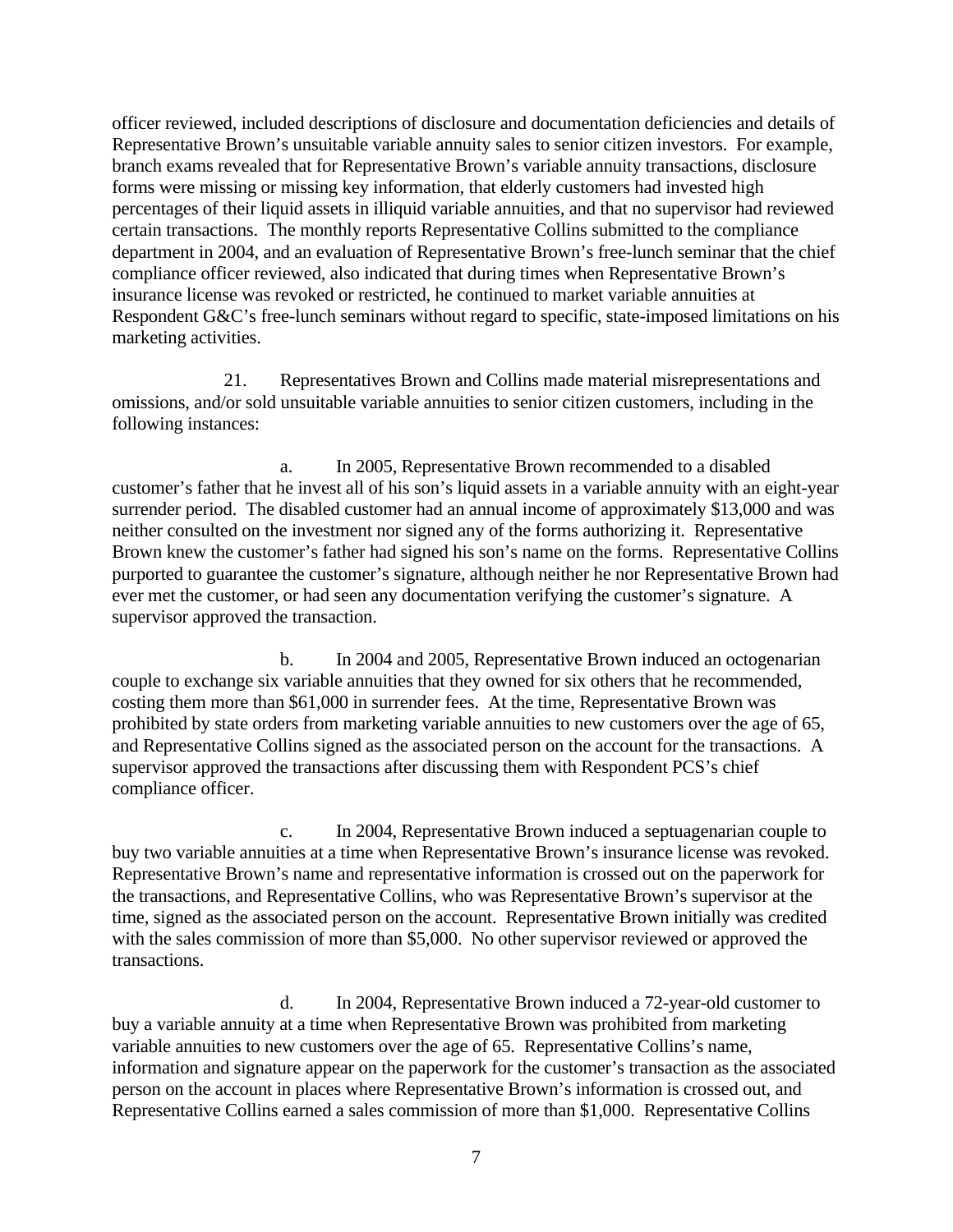was Representative Brown's supervisor at the time of the transaction, but no other supervisor reviewed or approved the transaction.

# Variable Annuity Sales at PCS's Melbourne, Florida Branch Office

22. During the time period from late 2003 through 2004, one of the registered representatives, Kevin J. Walsh ("Walsh") refused to submit most of his variable annuity business to his supervisor for review, which violated Respondent PCS's written supervisory procedures. Representative Walsh's supervisor complained numerous times about Representative Walsh's misconduct to Respondent PCS's chief compliance officer, who acknowledged the problem and involved PCS's president in addressing the behavior. During the time period when Representative Walsh refused to submit his variable annuity business for supervisory review, the chief compliance officer did not curtail Representative Walsh's sales activities; Representative Walsh continued to sell hundreds of variable annuities during that time. The chief compliance officer took no remedial action against Representative Walsh for his misconduct. Representative Walsh earned approximately \$385,000 in sales commissions from his variable annuities business in 2004, and PCS retained approximately the same amount from those transactions.

23. Representative Walsh's misrepresentations to variable annuity customers included misleading statements and material omissions about access to invested money, guaranteed minimum returns and/or guarantees against losses. In some cases, Representative Walsh selected subaccount allocations for the variable annuity investments that were inconsistent with customers' investment objectives. Some of Representative Walsh's customer files included inaccurate information about customers' net worth, liquid assets and/or income.

24. Branch exams from the Melbourne office from 2003 through 2006, which Respondent PCS's chief compliance officer reviewed, included details of unsuitable variable annuity sales to senior citizen investors. For example, branch exams reflected that Representative Walsh's business was almost exclusively selling variable annuities to senior citizens, and investing high percentages of those elderly customers' liquid assets in illiquid variable annuities. The branch exams also reflected missing explanations of investments, missing disclosures – including costs associated with variable annuities – and purported disclosures that customers had not acknowledged receiving.

25. Representative Walsh made material misrepresentations and omissions, and/or sold unsuitable variable annuities to senior citizen customers, including in the following instances:

a. In 2005, Representative Walsh induced a 69-year-old customer to convert her two retirement portfolios into two variable annuities with seven-year surrender periods during which access to her money was limited. Although the customer wanted to participate in market returns, Representative Walsh invested her entirely in money market subaccounts within her two variable annuities. The customer's paperwork contains multiple inaccuracies, including the purported issuance of a prospectus dated several months after the transaction, and a length of investment experience that would have required the customer to have started investing at age eleven. Representative Walsh earned nearly \$6,000 in sales commissions. More than a month after the transaction, a supervisor retroactively approved one of the two variable annuities the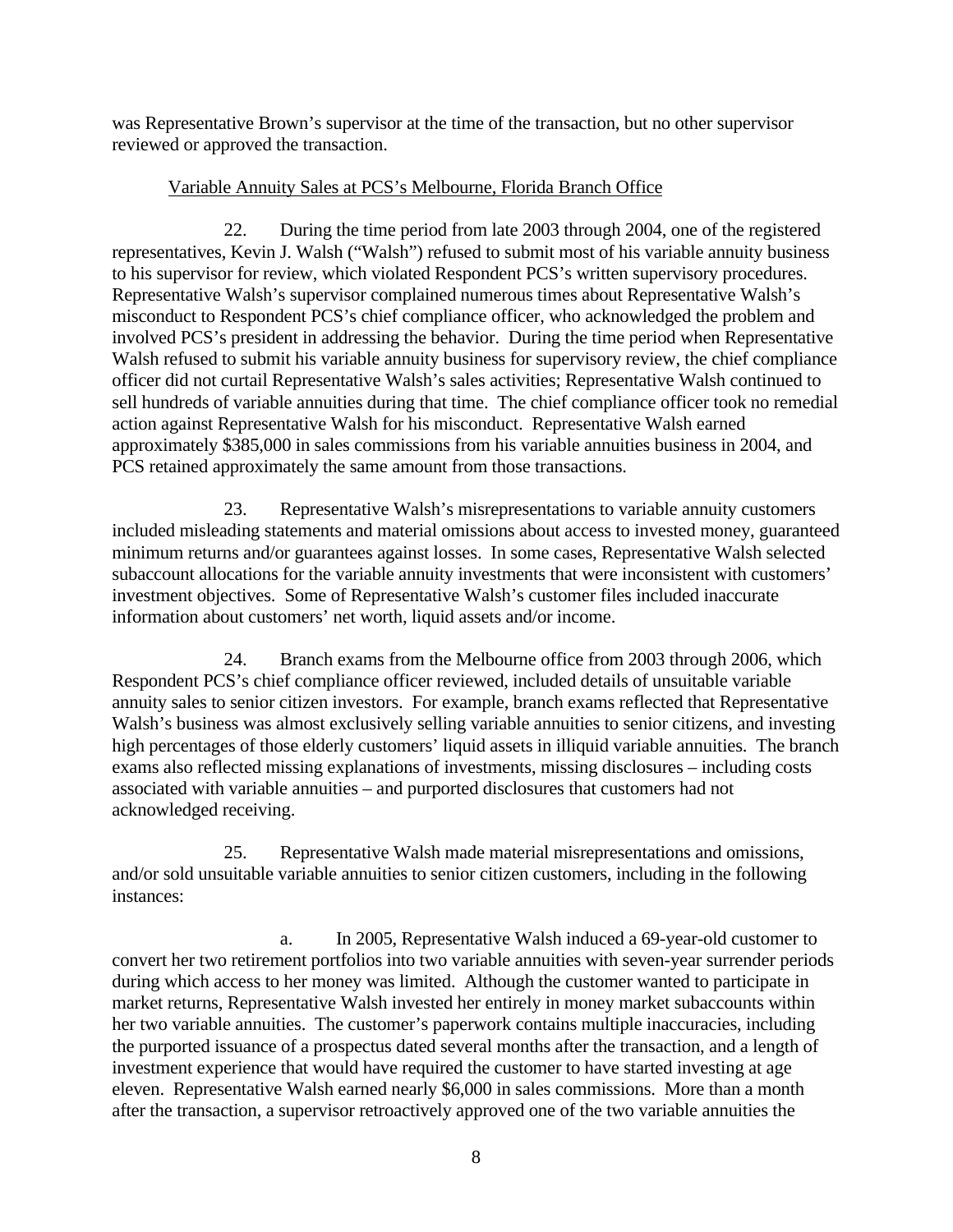customer bought. His approval was based on the tax benefits of the investment, even though the assets had previously been in a tax-advantaged retirement account. No supervisor reviewed or approved the other variable annuity.

b. In 2004, Representative Walsh induced an octogenarian customer to invest \$100,000 – or about seventy-five percent of her liquid assets – in a variable annuity, earning Representative Walsh more than \$2,000 in sales commissions. A supervisor retroactively approved the transaction months after the sale on grounds that did not apply to the customer's circumstances, including that the customer, who was already in the lowest tax bracket, would benefit from tax deferral available for a variable annuity.

c. In 2004 and 2005, Representative Walsh induced a 77-year-old customer to invest in two variable annuities, earning Representative Walsh and Respondent PCS nearly \$8,000 each in sales commissions. After the customer learned of an annual administrative charge that he said Representative Walsh did not disclose at the time of sale, the customer terminated his investments and paid \$12,000 in early withdrawal charges. Disclosure forms in the customer's file indicate that after the customer signed them, Representative Walsh added information about fees and other terms of the investment. The transactions were retroactively approved by a supervisor months after the sales.

supervisor, and limited the customer's access to his money for eight years.<br>Variable Annuity Sales at PCS's Boca Raton, Florida Office d. In 2001, Representative Walsh induced an 80-year-old customer to invest more than three quarters of his liquid assets in variable annuities. Representative Walsh earned more than \$6,000 in sales commissions in transactions that were not reviewed by a

26. The misrepresentations of Representative Wells to variable annuity customers included misleading statements and material omissions about access to invested money, guaranteed minimum returns and/or guarantees against losses. Some of Representative Wells's customer files included inaccurate information about customers' net worth, liquid assets and/or income.

27. Annual branch exams from the Boca Raton office from 2004 through 2006, which Respondent PCS's chief compliance officer reviewed, included details of unsuitable variable annuity sales to senior citizen investors, including high percentages of elderly customers' liquid assets invested in illiquid variable annuities, and ongoing deficiencies in disclosure forms provided to customers to explain the terms of their variable annuity investments. In addition, net worth figures frequently matched figures for liquid assets, even where customers already owned variable annuities.

28. The supervisor of the Boca Raton branch office, who reviewed the 2004 and 2005 Boca Raton branch exams, advised Respondent PCS's chief compliance officer in 2004 that she was having difficulty managing her duties as supervisor for Representative Wells and others, and sought assistance reviewing variable annuity transactions for suitability. The chief compliance officer took no action in response to the Boca Raton office supervisor's concerns, which left Representative Wells and others with supervision their supervisor had indicated was inadequate.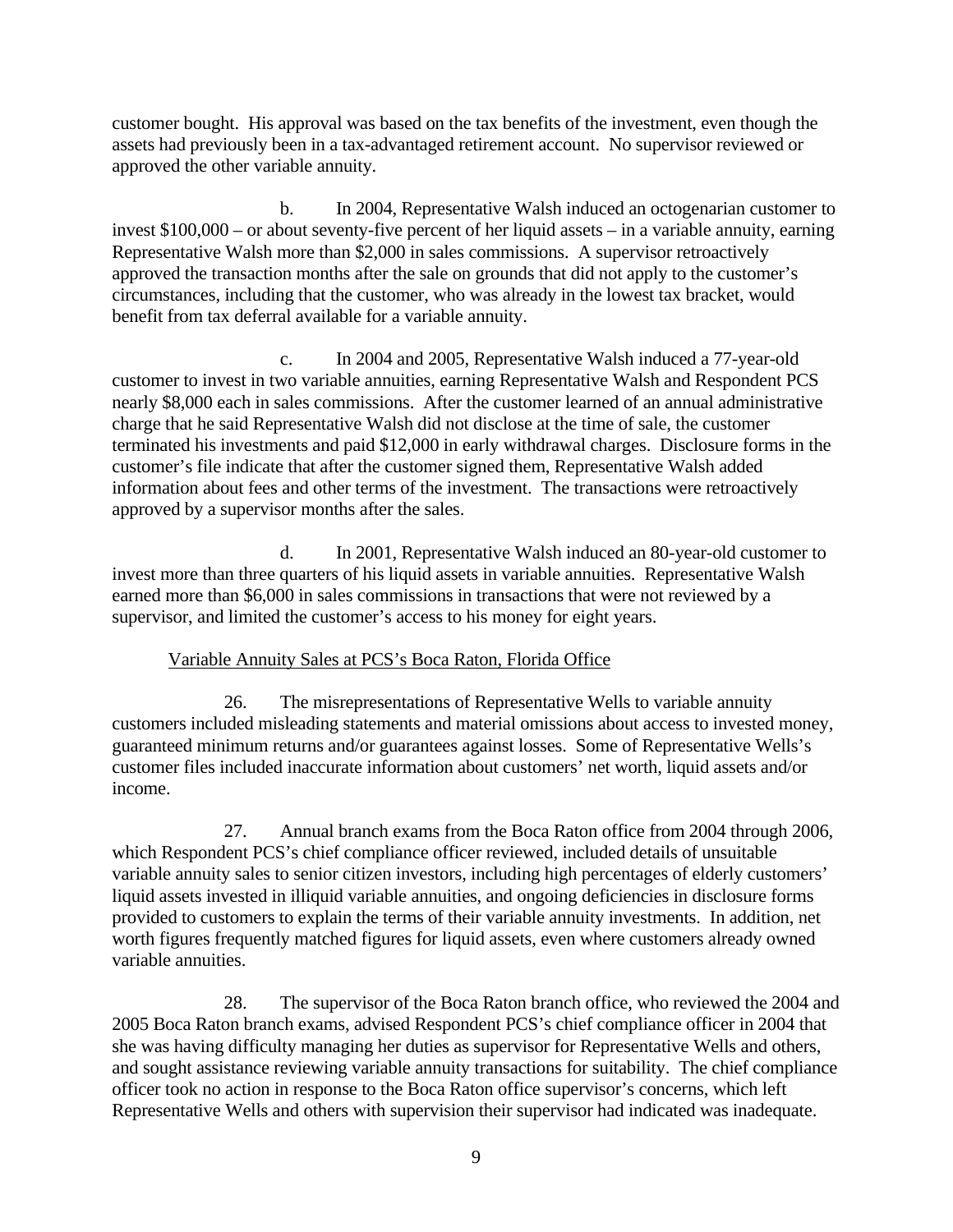29. Paperwork for Representative Wells's variable annuity customers contain patterns that indicate the sales were unsuitable for individual customers' needs and circumstances. As one example, Representative Wells's customer disclosure forms acknowledging understanding of the terms of the investment were initialed by Representative Wells's assistant, not the customers. This is evident from the handwriting of the initials, which belonged to Representative Wells's sales assistant and bears no resemblance to the customers' authentic signatures. As another example, explanations of the reason for investing in variable annuities are not initialed by customers, as required by the firm's form.

30. Representative Wells made material misrepresentations and omissions, and/or sold unsuitable variable annuities to senior citizen customers, including in the following instances:

a. In 2004 and 2005, Representative Wells induced a 71-year-old woman to liquidate her retirement account and invest all of her retirement savings – which was more than half her net worth – in variable annuities. Representative Wells earned more than \$5,000 in sales commissions. The Boca Raton supervisor approved some of the transactions, but others were not reviewed by a supervisor.

b. In 2004 and 2005, Representative Wells induced a 65-year-old retiree into buying six variable annuities in his trading and retirement accounts, thereby subjecting the customer to limitations for eight years on about two-thirds of his liquid assets. Representative Wells earned more than \$16,000 in sales commissions. The Boca Raton supervisor approved some of the transactions, but others were not reviewed by a supervisor.

c. In 2006, Representative Wells induced an 80-year-old widow to exchange a variable annuity that was out of its surrender period for a new one that limited her access to half her net worth for six years. Representative Wells earned more than \$6,000 in sales commissions. Despite a comparison that showed the customer's new annuity would cost more in fees and be worth less in the future than her old one, and despite the customer's age and concentration of her net worth in the variable annuity, the Boca Raton supervisor approved the transaction as suitable.

d. In 2003 and 2004, Representative Wells induced a 67-year-old widow to invest nearly eighty percent of her liquid assets in variable annuities with surrender periods as long as eight years, earning nearly \$15,000 in sales commissions. Representative Wells's assistant discouraged the customer from seeking a comparison form that Florida requires be offered to variable annuity customers by instructing her to initial a box declining the comparison; neither Representative Wells nor the Boca Raton supervisor questioned the sales assistant's written indication that the customer should decline the comparative information form. Paperwork in the customer's file indicates signed documents were copied and altered. The Boca Raton supervisor approved some of the transactions, but others were not reviewed by a supervisor.

e. In 2007, Representative Wells induced a septuagenarian couple to invest \$100,000 of their approximately \$148,000 in liquid assets in a variable annuity with a sevenyear surrender period, earning him more than \$3,000 in sales commissions. The transaction was approved by a supervisor.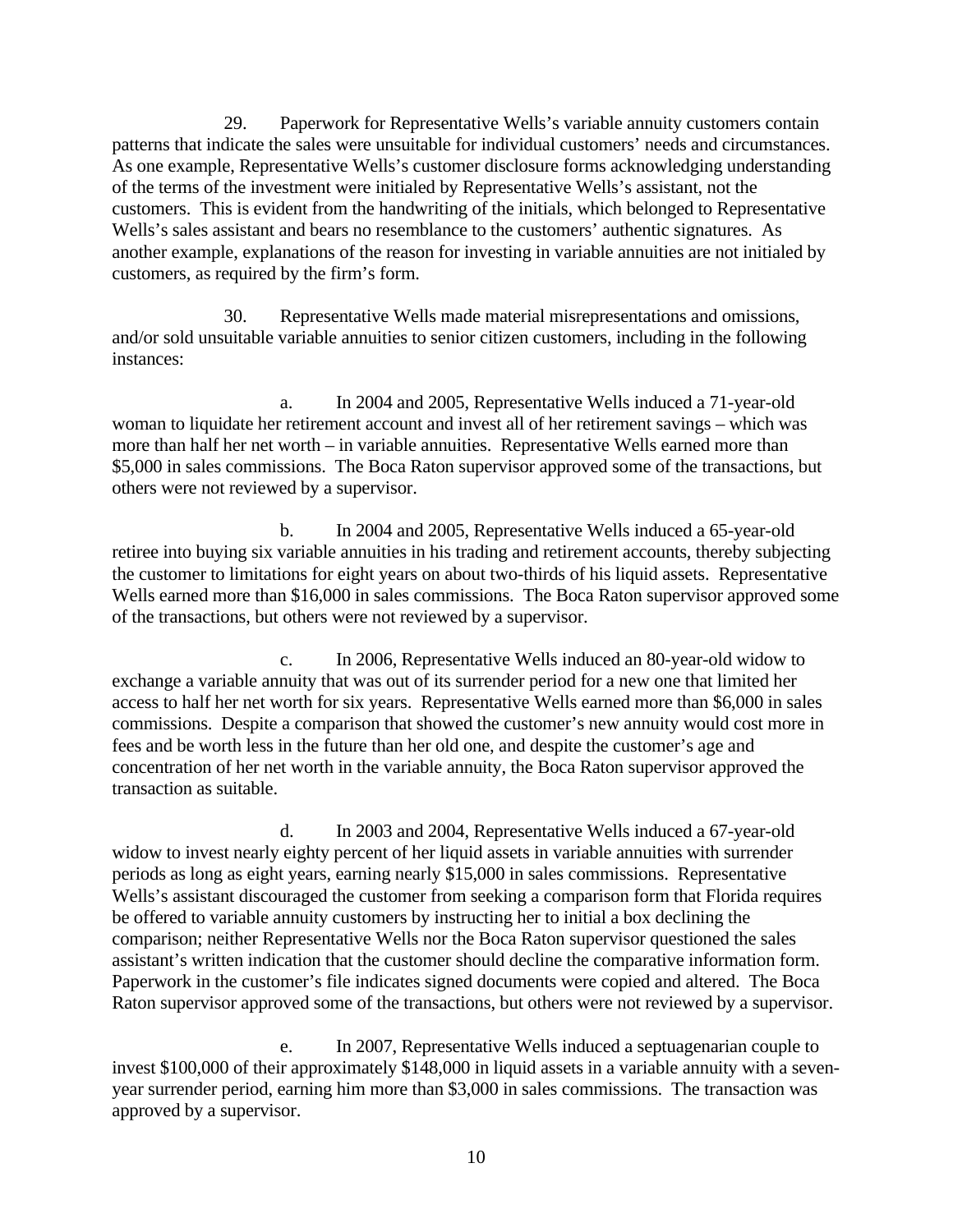f. In 2006, Representative Wells induced a retired couple to buy matching variable annuities, generating for himself more than \$4,000 in sales commissions. The customers did not understand the fee structure of their investments, and were misled regarding the returns they could expect. The transactions were approved by a supervisor after the application was submitted to the variable annuity issuing company.

# Supervisory Failures of Respondent PCS

31. Respondent PCS had written supervisory procedures, including some specifically pertaining to the sale and supervisory review of variable annuity transactions. However, PCS did not have a system in place to implement the written supervisory procedures. Therefore, the firm's supervision of the registered representatives could not reasonably be expected to detect or prevent their violations of the federal securities statutes, rules and regulations. For example, PCS failed to implement the firm's written supervisory procedures in the following ways:

 a. Respondent PCS failed to implement a system for review and follow-up of branch exams that reasonably could have been expected to detect and prevent violations of the federal securities laws by the registered representatives. The chief compliance officer and the Boca Raton supervisor reviewed branch exams from Delray Beach, Boynton Beach, Melbourne and/or Boca Raton that included repeated indications of fraudulent and/or unsuitable variable annuity sales by the registered representatives, such as missing or deficient disclosure documents, patterns of similar customer profiles for which variable annuities were not suitable, and repeated instances of elderly customers investing large percentages of their assets in variable annuities.

b. Respondent PCS failed to implement a system for supervisory review and approval of variable annuity transactions that reasonably could have been expected to detect and prevent violations of the federal securities laws by the registered representatives. The registered representatives sold many variable annuities that were never reviewed by a supervisor, or were not reviewed by a supervisor until long after the transaction. Certain variable annuity transactions of the registered representatives were unsuitable based on information in the customers' files.

c. Respondent PCS failed to implement a system for responding to customer complaints that reasonably could have been expected to detect and prevent violations of the federal securities laws by the registered representatives. The registered representatives' variable annuity customers sent numerous complaints to the firm, regarding, among other things, the unsuitability of their investments, misrepresentations and omissions during sales meetings, and in one instance, forgery. PCS's chief compliance officer, who drafted many of the replies to customers, inadequately investigated the complaints and instead relied on the statements of the registered representatives, who had no oversight in responding to customers' complaints of their variable annuity sales practices. While PCS documented the complaints and replies, there was no action by the firm in response to complaints that reasonably would have led to detection and prevention of the registered representatives' securities law violations.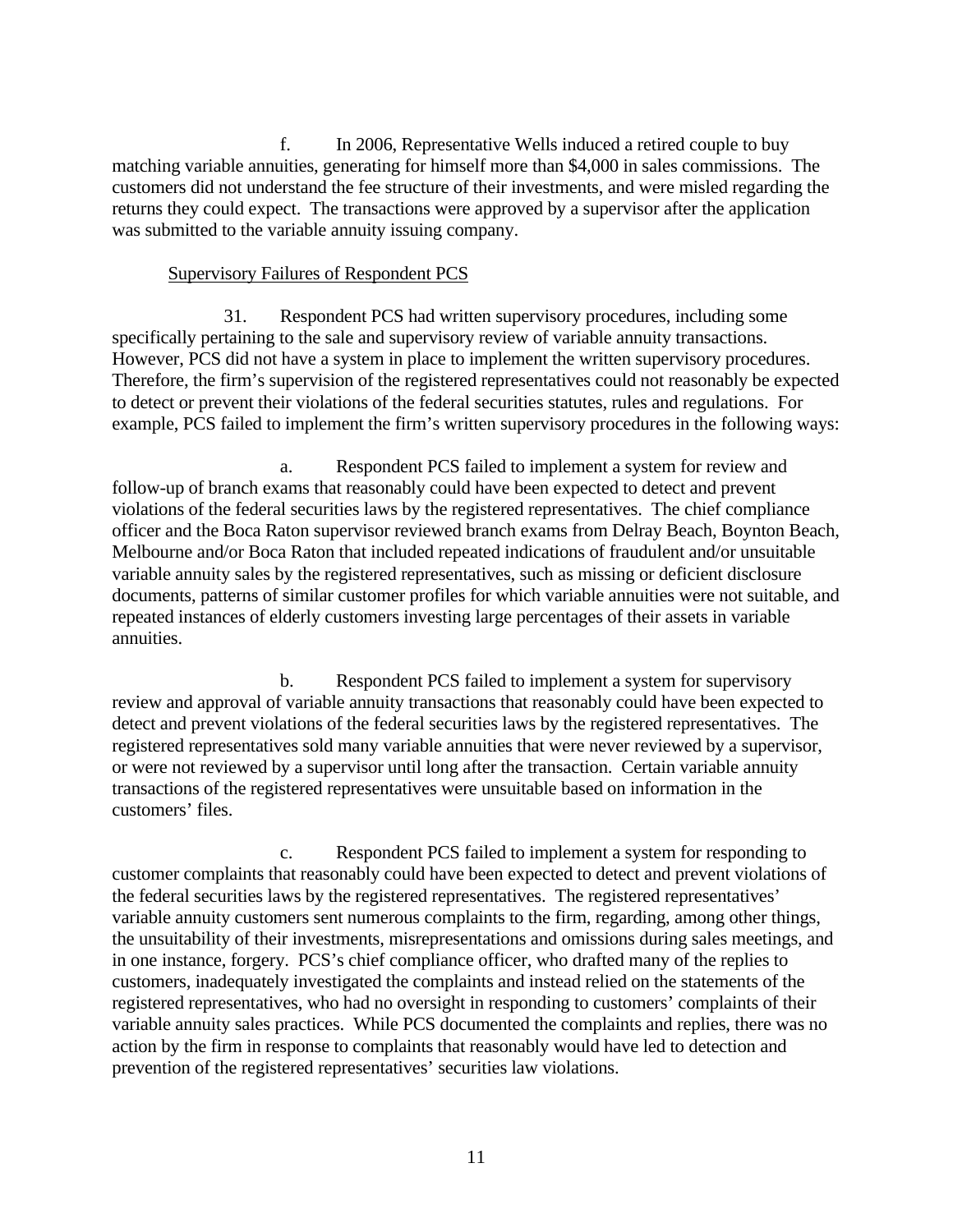d. Respondent PCS failed to implement a system to comply with state regulatory orders, such as the revocation and restriction of Representative Brown's insurance license. Had PCS implemented a system to enforce the restriction on Representative Brown's sales of variable annuities, it is likely that Representative Brown's fraudulent sales of variable annuities would have been prevented and detected.

e. Respondent PCS also failed to implement a reasonable system for supervision of Representative Brown, including failure to devote adequate resources to his supervision. In particular, PCS's president unreasonably delegated Representative Brown's supervision from 1999 to 2001 to a former chief compliance officer at PCS. The former chief compliance officer complained to the president that she was having difficulty managing her dual responsibilities as chief compliance officer and Representative Brown's supervisor, and told the president that she needed help supervising him effectively. The president's delegation to her while she was burdened with compliance responsibilities was unreasonable because she told him she was overwhelmed by her duties, and he failed to follow up to determine whether the delegated responsibilities were being exercised diligently.

32. As a result of the conduct described above, Respondent PCS willfully violated: Section 17(a) of the Securities Act of 1933 ("Securities Act") and Section 10(b) of the Securities Exchange Act of 1934 ("Exchange Act") and Rule 10b-5 thereunder, which prohibit fraudulent conduct in the offer and sale of securities and in connection with the purchase or sale of securities; Section 15(c) of the Exchange Act, which prohibits a broker or dealer from engaging in fraudulent conduct in connection with the purchase or sale of securities; and Section 17(a) of the Exchange Act and Rule 17a-3 thereunder, which require brokers and dealers to make and keep current certain books and records relating to its business for prescribed periods of time and furnish them to the Commission as necessary and appropriate for the public interest; and failed reasonably to supervise pursuant to Section 15(b)(4)(E) of the Exchange Act with a view to prevent and detect the registered representatives' violations of the federal securities statutes, rules and regulations.

33. As a result of the conduct described above, Respondent G&C willfully aided, abetted and caused Respondent PCS's violations of Section 17(a) of the Securities Act and Section 10(b) of the Exchange Act and Rule 10b-5 thereunder, which prohibit fraudulent conduct in the offer and sale of securities and in connection with the purchase or sale of securities and of Section 15(c) of the Exchange Act, which prohibits a broker or dealer from engaging in fraudulent conduct in connection with the purchase or sale of securities.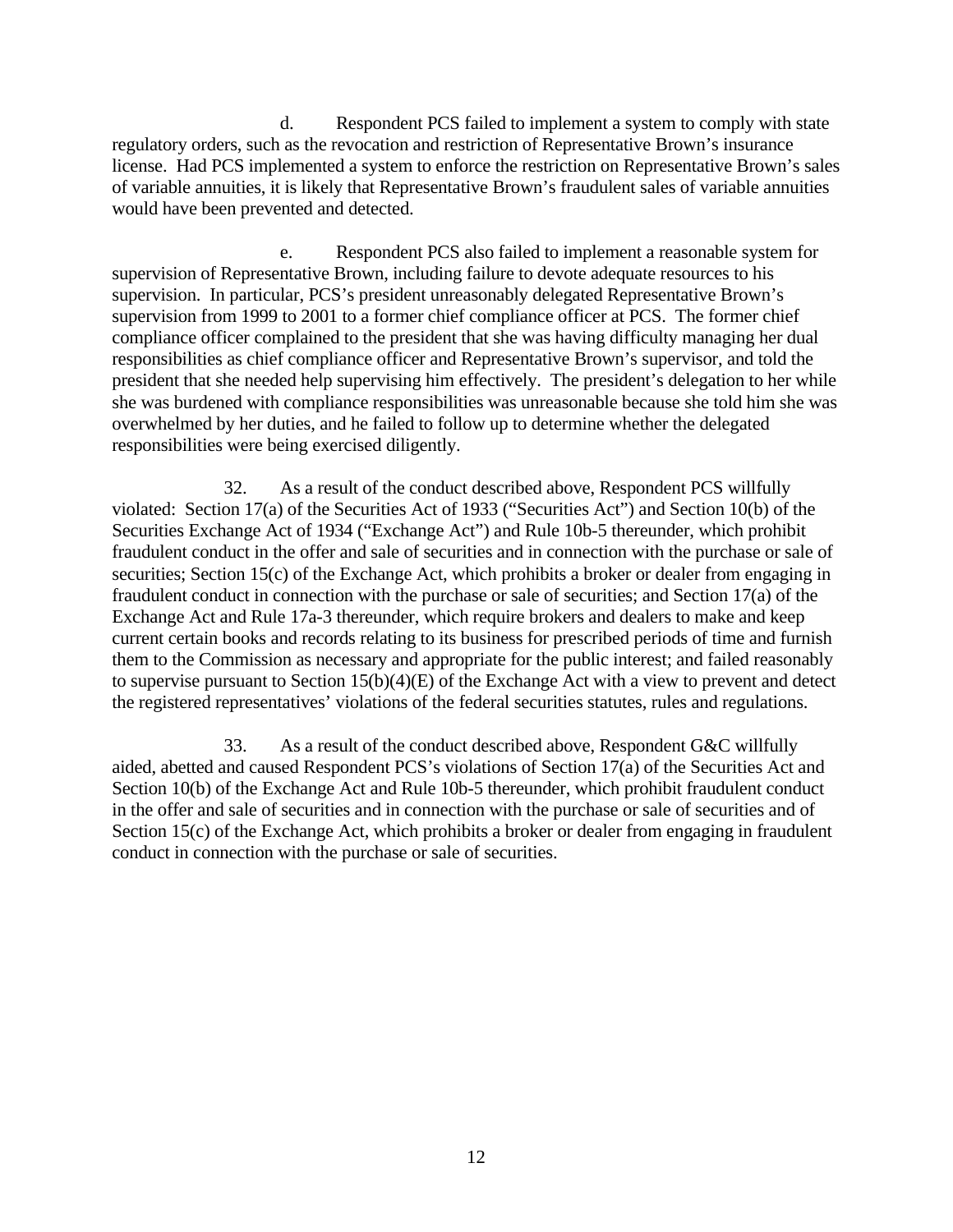# **Undertakings**

The Entity Respondents have undertaken to:

## 34. Retain an Independent Compliance Consultant:

a. G&C shall retain, within 30 days of the date of entry of this Order, the services of an Independent Compliance Consultant not unacceptable to the staff of the Commission and a majority of the independent directors of G&C. The Independent Compliance Consultant's compensation and expenses shall be borne exclusively by G&C or its affiliates. G&C shall require that the Independent Compliance Consultant conduct a comprehensive review of G&C's and its subsidiaries' supervisory, compliance, and other policies, practices and procedures related to variable annuities designed to prevent and detect breaches of the federal securities laws by G&C, its subsidiaries, and employees. This review shall include, but shall not be limited to, a review of variable annuity marketing activities, sales practices, supervisory procedures, and training thereon. G&C and its subsidiaries' and employees shall cooperate fully with the Independent Compliance Consultant and shall provide the Independent Compliance Consultant with access to files, books, records, and personnel as reasonably requested for the review.

b. G&C shall require that, at the conclusion of the review, which in no event shall be more than 180 days after the date of entry of this Order, the Independent Compliance Consultant submit a Report to the independent directors of G&C and to the staff of the Commission. The Report shall address the issues described in paragraphs III.3 through III.33, inclusive, of this Order, and shall include a description of: the review performed; the conclusions reached; the Independent Compliance Consultant's recommendations for changes in and/or improvements to policies, practices and procedures concerning all aspects of variable annuity marketing, sales, supervisory reviews and training thereon; the Independent Compliance Consultant's recommendations for a procedure to implement the recommended changes to the policies, practices and procedures of G&C's and/or its subsidiaries; and the Independent Compliance Consultant's recommendation for a process to test the changes or improvements to ensure G&C and/or its subsidiaries' policies, practices and procedures comply with federal securities laws and the rules of self-regulatory organizations pertaining to variable annuities.

c. G&C shall adopt all recommendations with respect to it and to its subsidiaries contained in the Report of the Independent Compliance Consultant; provided, however, that within 30 days after the date of the submission of the Report described in paragraph 34.b, above, G&C shall in writing advise the Independent Compliance Consultant and the staff of the Commission of any recommendations that it considers to be unnecessary or inappropriate. With respect to any recommendation that G&C considers unnecessary or inappropriate, G&C need not adopt that recommendation at that time but shall propose in writing an alternative policy, practice, procedure or system designed to achieve the same objective or purpose.

d. As to any recommendation with respect to G&C's or its subsidiaries' policies, practices and procedures on which G&C and the Independent Compliance Consultant do not agree, such parties shall attempt in good faith to reach an agreement within 60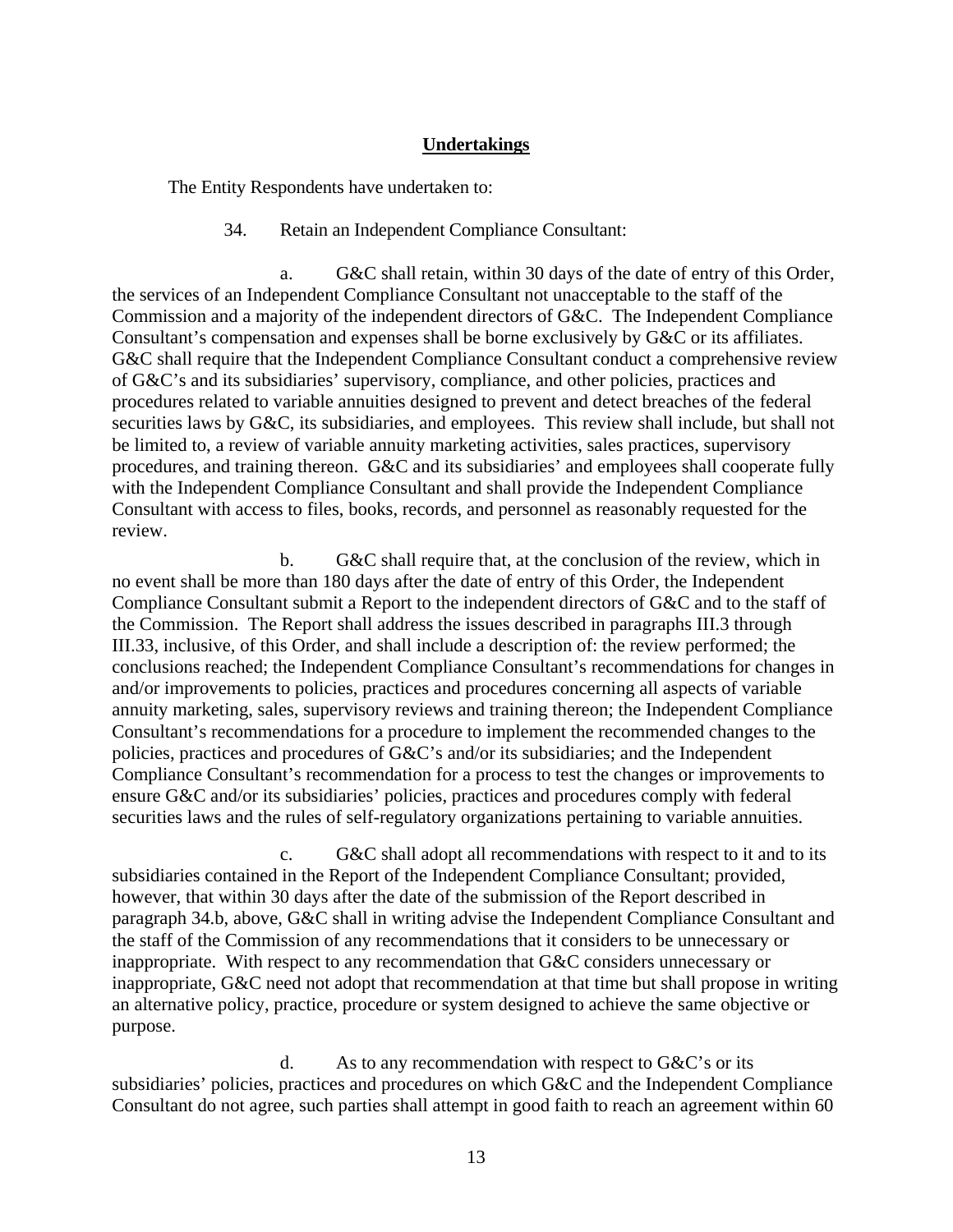days of the date of the Report. In the event G&C and the Independent Compliance Consultant are unable to agree on an alternative proposal acceptable to the staff of the Commission, G&C and its subsidiaries will abide by the determinations of the Independent Compliance Consultant.

e. G&C (i) shall not have the authority to terminate the Independent Compliance Consultant, without the prior written approval of the majority of the independent directors of G&C and the staff of the Commission; (ii) shall compensate the Independent Compliance Consultant, and persons engaged to assist the Independent Compliance Consultant, for services rendered pursuant to the Order at their reasonable and customary rates; (iii) shall not be in and shall not have an attorney client relationship with the Independent Compliance Consultant and shall not seek to invoke the attorney client or any other doctrine or privilege to prevent the Independent Compliance Consultant from transmitting any information, reports, or documents to the independent directors of G&C or to the Commission.

f. G&C shall require that the Independent Compliance Consultant, for the period of the engagement and for a period of two years from completion of the engagement, shall not enter into any employment, consultant, attorney client, auditing or other professional relationship with G&C or any of its subsidiaries, or any of its present or former affiliates, directors, officers, employees, or agents acting in their capacity as such. G&C shall require that any firm with which the Independent Compliance Consultant is affiliated in performance of his or her duties under the Order shall not, without prior written consent of the independent directors of G&C and the staff of the Commission, enter into any employment, consultant, attorney client, auditing or other professional relationship with G&C or any of its subsidiaries, or any of its present or former affiliates, directors, officers, employees, or agents acting in their capacity as such for the period of the engagement and for a period of two years after the engagement.

g. G&C shall require the Independent Compliance Consultant to review all responses to the mailing it sends to customers under paragraph 39, below, and determine whether any further disclosures to customers is prudent. If so, G&C shall require the Independent Compliance Consultant to prepare such further disclosures and G&C shall provide such further disclosure to customers.

35. PCS and G&C shall prohibit Representatives Wells and Collins from selling variable annuities to anyone over the age of 59.5 until such time as the Independent Compliance Consultant has completed its review and new policies and practices are in place.

36. Until such time as the Independent Compliance Consultant has completed its review and new policies and practices are in place, PCS and G&C shall require that all variable annuity sales in Florida to customers over the age of 59.5 be subject to the following reviews prior to any application being sent to variable annuity issuing companies: (1) principal review and approval, and (2) a second review by the Independent Compliance Consultant, who is empowered to reject or modify any such sale, for the duration of the Independent Compliance Consultant's contractual relationship with G&C.

37. PCS and G&C shall prohibit PCS's president, Michael P. Ryan, and chief compliance officer, Rose M. Rudden, from any and all involvement in variable annuity marketing, sales, reviews, or approvals until such time as the Independent Compliance Consultant has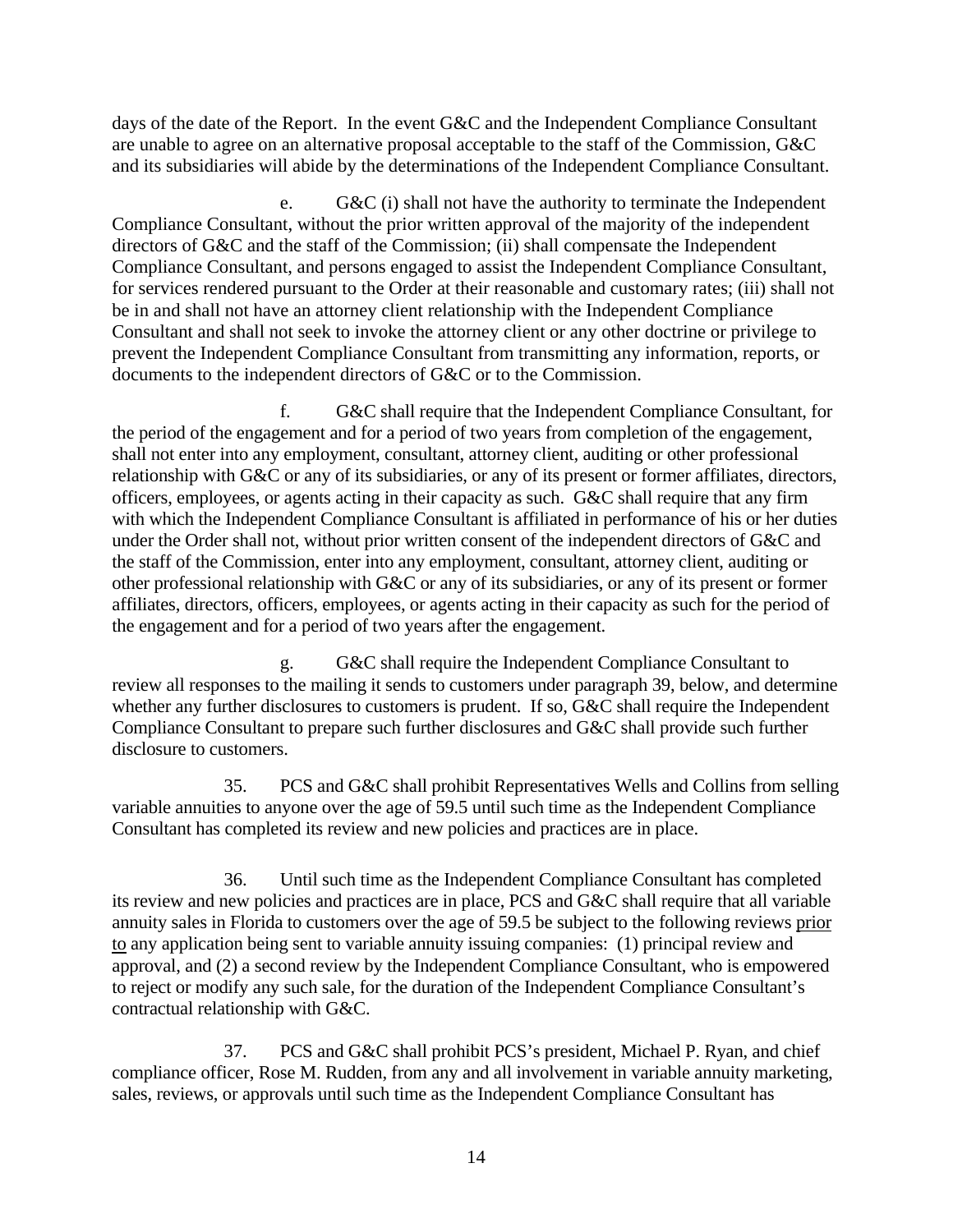completed its review and new policies and practices are in place. This undertaking is not intended to prohibit PCS's president from involvement in strategic corporate decisions related to the product mix of G&C or its subsidiaries. Until such time as the Independent Compliance Consultant has completed its review and new policies and practices are in place, the president and chief compliance officer shall be prohibited from involvement in all other activities relating to variable annuities, including but not limited to, marketing of variable annuities, the development of marketing materials regarding the sales of variable annuities, the development of training materials for registered representatives regarding the sales of variable annuities, the development or dissemination of materials used at free-lunch or other seminars and workshops, and the sale or review or approval of specific variable annuity transactions. During the period of the Independent Compliance Consultant's review, the Entity Respondents will communicate to all registered representatives a written internal protocol, directing them to appropriate compliance and supervisory staff for consultation on questions regarding variable annuities and will designate one compliance professional and appropriate supervisory staff who will have final decisionmaking authority and responsibilities with respect to variable annuities. After the Independent Compliance Consultant has completed its review and new policies and practices are in place, the president's and the chief compliance officer's involvement with variable annuity marketing, sales, reviews, or approvals will be on terms consistent with the recommendations of the Independent Compliance Consultant.

38. PCS shall notify all customers whose variable annuity transactions are described in this Order that, if they have any complaint regarding their variable annuity and such variable annuity was sold by PCS and the complaint was not previously settled by PCS and the customer, then PCS will for the next three years, extend to that customer the opportunity to cancel his or her variable annuity contract, and further that PCS shall refund to the customer all fees paid, including surrender fees, mortality and expense fees, contract fees and management fees, but that PCS shall not be responsible for any market losses of the principal invested. Notice of the customers' opportunity shall be provided in plain English in a letter not unacceptable to the staff of the Commission.

39. PCS shall provide to all variable annuity customers who were over the age of 59.5 at the time they purchased their variable annuities from the registered representatives identified in the Order during the period June 30, 2004 to June 30, 2009 a letter in plain English and not unacceptable to the staff of the Commission which describes their investment and states that the information in the letter is being provided pursuant to a settlement with the Commission in an administrative enforcement action.

40. Deadlines: For good cause shown, the Commission staff may extend any of the procedural dates set forth in the Undertakings.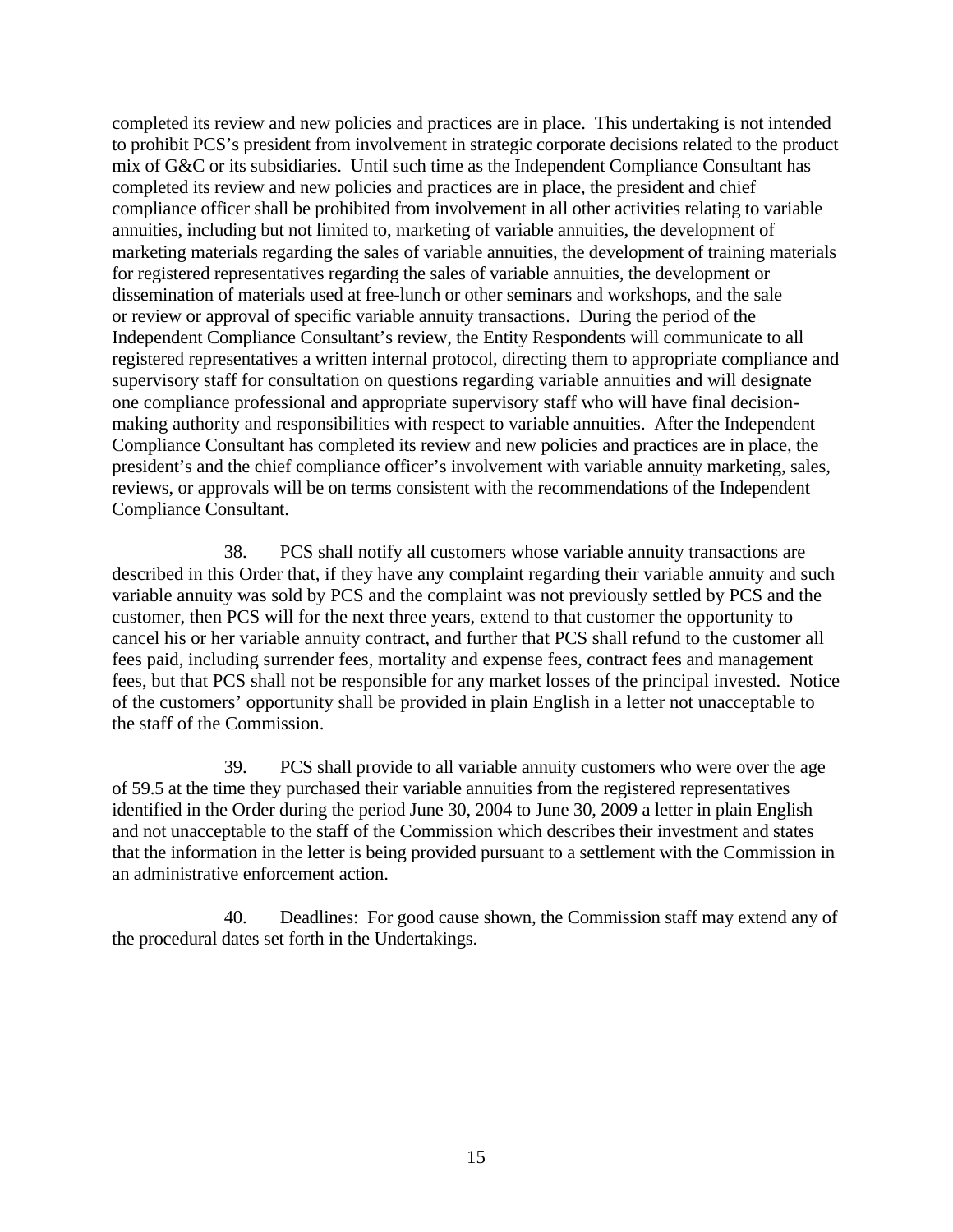In view of the foregoing, the Commission deems it appropriate and in the public interest to impose the sanctions agreed to by the Entity Respondents. Accordingly, pursuant to Section 8A of the Securities Act of 1933 and Sections 15(b) and 21C of the Securities Exchange Act of 1934 it is hereby ORDERED that:

A. Respondent PCS shall cease and desist from committing or causing any violations and any future violations of Section 17(a) of the Securities Act and Sections 10(b), 15(c) and 17(a) of the Exchange Act and Rules 10b-5 and 17a-3 thereunder.

B. Respondent G&C shall cease and desist from committing or causing any violations and any future violations of Section 17(a) of the Securities Act and Sections 10(b) and 15(c) of the Exchange Act and Rule 10b-5 thereunder.

C. Respondent PCS is censured.

D. Respondent G&C is censured.

E. Respondent PCS shall pay disgorgement of \$97,389.05 and prejudgment interest of \$46,873.53, for a total payment of \$144,262.58. Disgorgement and prejudgment interest shall be paid within twenty (20) days from issuance of this Order. Respondent G&C shall pay \$1 in disgorgement and civil penalties of \$450,000. Respondent G&C's payments shall be made in the following installments: \$1.00 in disgorgement and \$53,824.28 of the penalty amount paid within twenty (20) days of the issuance of this Order ("First Installment"); \$198,087.86 paid within 180 days from issuance of this Order ("Second Installment"), and \$198,087.86 paid within 364 days from issuance of this Order ("Third Installment") with post-judgment interest due on the Second and Third Installments. If any payment is not made by the date the payment is required by this Order, the entire outstanding balance of disgorgement, prejudgment interest, and civil penalties, plus any additional interest accrued pursuant to SEC Rule of Practice 600 or pursuant to 31 U.S.C. 3717, shall be due and payable immediately, without further application. Payments shall be: (A) made by United States postal money order, certified check, bank cashier's check or bank money order; (B) made payable to the Securities and Exchange Commission; (C) hand-delivered or mailed to the Office of Financial Management, Securities and Exchange Commission, Operations Center, 6432 General Green Way, Stop 0-3, Alexandria, VA 22312; and (D) submitted under cover letter that identifies Respondents PCS and G&C as Respondents in these proceedings, the file number of these proceedings, a copy of which cover letter and money order or check shall be sent to Andrew M. Calamari, Associate Director, Division of Enforcement, Securities and Exchange Commission, 3 World Financial Center, 4th Floor, New York, NY 10281-1022.

F. Pursuant to Section 308(a) of the Sarbanes-Oxley Act of 2002, a Fair Fund is created for the disgorgement, interest and penalties referenced in paragraph IV.E. above. Regardless of whether any such Fair Fund distribution is made, amounts ordered to be paid as civil money penalties pursuant to this Order shall be treated as penalties paid to the government for all purposes, including all tax purposes. To preserve the deterrent effect of the civil penalty, the Entity Respondents agree that they shall not, after offset or reduction in any Related Investor Action based on the Entity Respondents payment of disgorgement in this action, argue that they are